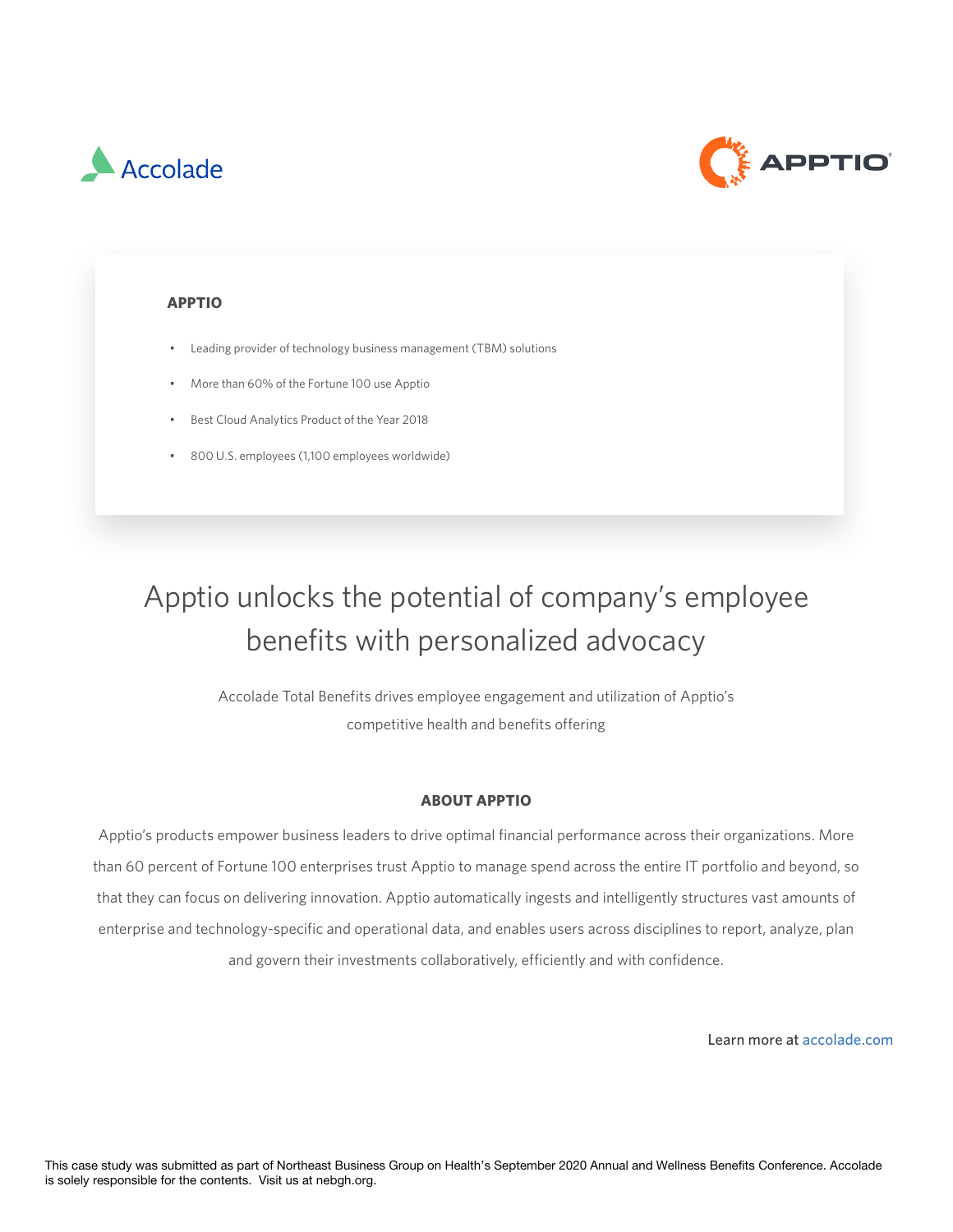#### **CHALLENGE**

Apptio's commitment to innovation is just as strong when it comes to taking members, and every year invests in innovative solutions to improve the health ABC Company and XXIZ Sponsor worked to engage readers to engage readers. care of their own people. The company prides itself on offering a highly competitive benefits package to its 800 U.S. employees and their family and benefits experience.

to workforces at most companies, Apptio's employees often weren't aware of the health programs and resources available to them, which meant these programs were underutilized. The lean HR benefits team at Apptio knew employees needed more support to navigate their benefits and make the best healthcare decisions  $\sim$  Challenge (short description of what the employer was hoping to address/solve for  $\sim$ for their health and well-being.  $\,$  A 1-800 help-line the company had in place proved too cumbersome to use and saw very low utilization by employees over  $\overline{R}$  $\mathcal{P}$ erspective (include a brief attributed quote from employer with reflections on the partnership, if  $p$ The challenge was helping employees take advantage of those benefits. Similar two years.

.<br>Lotherwise, Lotherwise, Lotherwise, Lotherwise, Lotherwise, Lotherwise, Lotherwise, Lotherwise, Lotherwise, Lo "What we needed to do was raise awareness and appreciation for our benefits,"  $\,$ says Apptio Total Rewards Director Gina Goodrich. "We needed a way to bring **Guidelines:** giving them a path to have better medical outcomes."  $\blacksquare$ our benefits to the forefront for employees and their family members, while also

the Northeast or have employees in this region. If that's not possible please contact Janaera at jgaston@nebgh.org Apptio's mission is to give its customers fast, data-driven decisions. It sought to duplicate that experience for its employees and their families, helping them make  $\quad \mid$ smart decisions for better health and well-being.  $\mathcal{L}_{\mathcal{B}}$  is disclaimer must remain at the bottom at the bottom at the bottom at the bottom at the bottom at the bottom at the bottom at the bottom at the bottom at the bottom at the bottom at the bottom at the botto

#### ${\bf SOLU TION: } {\bf PERSONALIZED \, ADVOCACY}$  $\overline{a}$

Accolade Total Benefits, a personalized advocacy solution for employers and  $\mathbf{F}$  please submit case study to  $\mathbf{F}$  reserves the right to work with sponsor to work with sponsor to  $\mathbf{F}$ their members, presented Apptio an opportunity to innovate and rapidly fill<br>. benefits experts and nurses work in concert with intelligent technology to engage • Case studies may be featured during NEBGH's 2020 Annual Conference and will be featured throughout the year employees and families in their health and help support them to make the best  $\blacksquare$ healthcare decisions for their health and well-being. in the gaps of their existing benefits offering. With Accolade Total Benefits,

"Our approach over time has been to incrementally improve our benefits, and so we've done that year over year," said Goodrich. "We felt like this was another opportunity to enhance that benefit offering."

"Accolade has become a real partner for us. They continually seek our feedback, and then use that feedback to deliver better solutions." – Gina Goodrich, Apptio Total Rewards Director



#### Learn more at accolade.com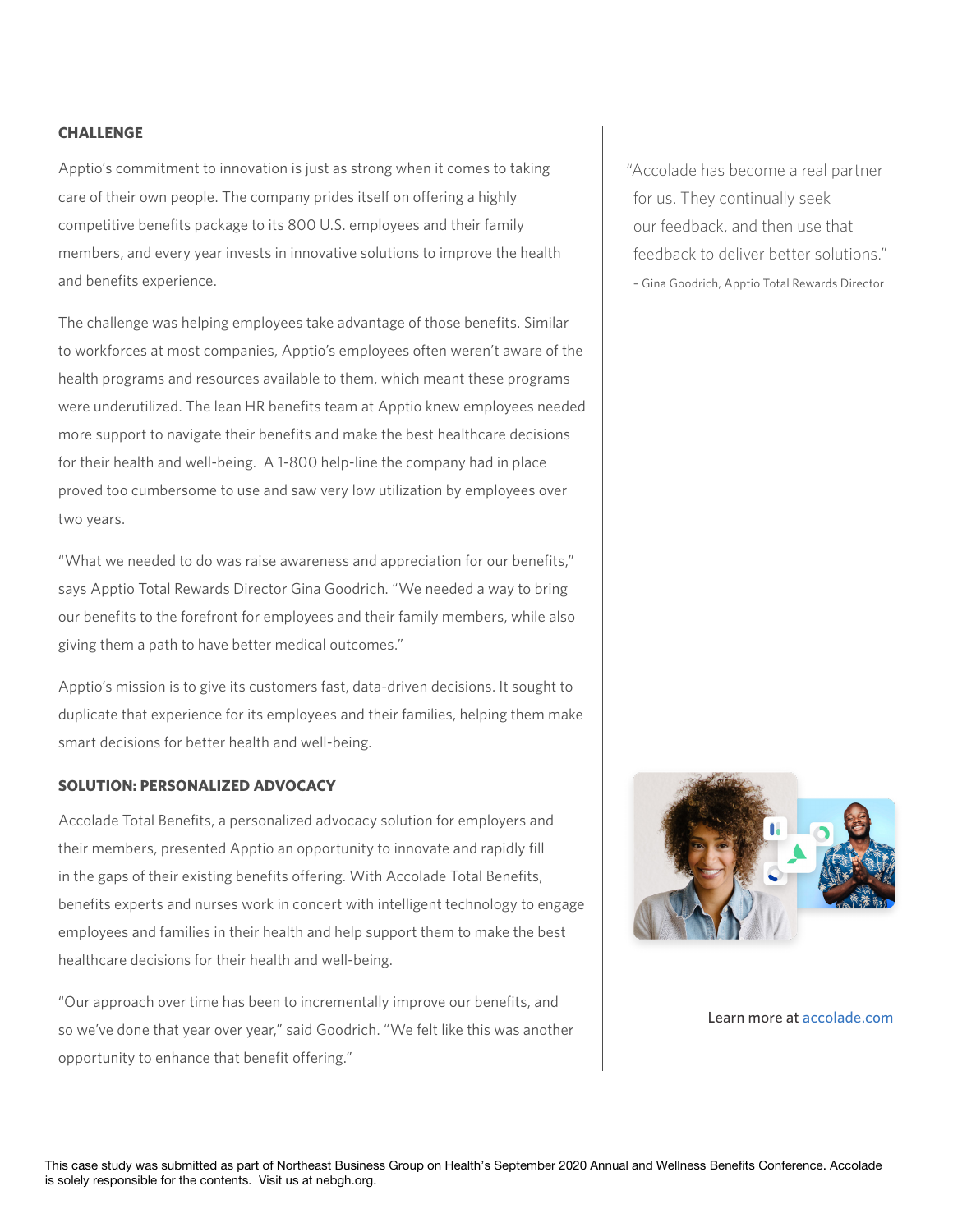$\begin{bmatrix} 1 & 1 \\ 1 & 1 \end{bmatrix}$ health and benefits support, allowing the HR team to focus on benefits strategy.<br>. In implementing Accolade Total Benefits, Apptio wanted to give employees and families an ally in navigating healthcare—a single place to turn for personalized Accolade Total Benefits would help employees and their family members:

- **Use this space to give a brief overview of the story:** Select the best health plan for their unique life situation and needs.
- Get answers to health and benefits questions and concerns.
- Utilize the health benefits and resources available to them through Apptio.
- Find and access high-quality care to improve health outcomes.
- Resolve claims and billing issues.<br>• Resolve claims and billing issues.
- Improve health outcomes.  **Improve health outcomes.**

• Background on employer (e.g., name, industry, size, geography) Deploying Accolade Total Benefits proved "effortless" for Apptio, according to Goodrich. Accolade took care of contacting brokers and providers to collect  $\qquad \qquad \qquad$ information on its benefits program. "I was impressed with how Accolade **interesting interesting interesting in** communication of the communication of the communication of the communication of the communication of the communication of the communication of the communication of the communication of the communication of the communicatio managed the entire implementation process," says Goodrich. "They uncovered resources we weren't even aware of." The partnership on the partnership of the partnership of the partnership of the partnership of the partnership of the partnership of the partnership of the partnership of the partnershi

### **VALUE: IMPROVED ENGAGEMENT, BENEFITS UTILIZATION AND SATISFACTION**

**Guidelines:** Accolade puts the member first in everything it does, mirroring Apptio's **comployer the may feature in employer**  $\mathbf{r}$ commitment to its customers and employees. Soon after deploying Accolade  $\qquad \qquad \mid$ Total Benefits. Apptio saw results in employee engagement, benefits utilization,  $\qquad \qquad \mid$ **PLUE BROAGEMENT** satisfaction and cost savings, including:

- 25% employee engagement\*.  $\mathcal{L}_{\mathcal{D}}$  or omproped only approach  $\mathcal{L}_{\mathcal{D}}$
- Apptio's medical plan and programs, including telemedicine and employee assistance program.<br>
Sponsor is a province of submission of submission and submission of submission and submission of submission o
- Increased utilization of Teladoc, Apptio's telemedicine provider, from 10% to 20% in one month.
- Over 150 clinical interactions with members providing value-add structured throughout the Verence structure throughout the year of the year of the year of the year of the year of the year of the year of the year of the y NEBGH will drive readership by: Posting case study documents on our website services such as treatment decision support, care preparation, and *Providing a case study to offer additional value to sponsors is optional.* challenging or impossible for the Apptio HR team to support. referrals to carrier programs. These interactions would have been

\* Accolade is not the contact number on the back of the member ID card, and employees are not required to call Accolade to access care.

Sponsor Logo small benefits department, so "Accolade made it all so easy. We're a small company, with a having Accolade manage our healthcare benefits has been a huge help to us."

– Gina Goodrich, Apptio Total Rewards Director



**CUSTOMER SATISFACTION**

Accolade Total Benefits



Learn more at accolade.com

This case study was submitted as part of Northeast Business Group on Health's September 2020 Annual and Wellness Benefits Conference. 2nd.MD is solely responsible for the contents. Visit us at nebgh.org.